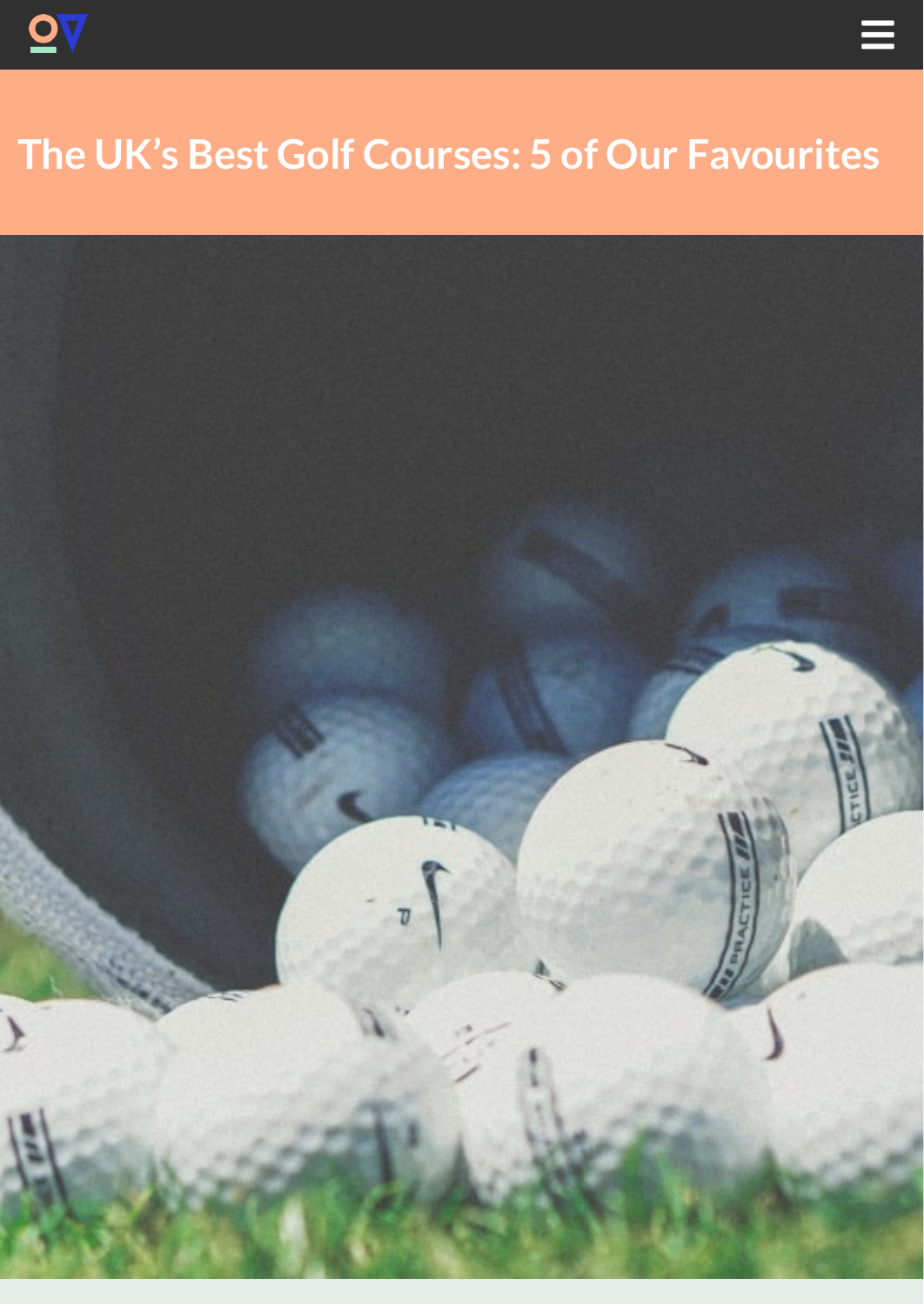

May 10, 2019



# **Here** at Incentivise, we're lucky to have our very own in-house golf experts. **Not only have they got event planning down to a tee, butthey know which courses are a sure-re way to entertain your clients or colleagues.**

With that in mind, we asked them what five of their favourite locations were for a round (and a postgame beverage too of course)…

## **Royal Birkdale**

Self-titled as "the finest of all courses in England", Southport's Royal Birkdale was established in 1889 and subsequently awarded royal status in 1951. The par-70 course has held more international events than any other course since the 1940s – so it's perhaps no wonder that it is consistently voted as the number 1 golf club in England, within the UK's top 5 and even the world's top 35.

As one of the clubs in the rotation for the Open Championship and the Women's British Open, it's a prestigious location for all golf-mad individuals. Aside from the sport itself, the surrounding scenery is inspiring too, so much so that it's recognised internationally for its outstanding nature reserve value. Throw in a clubhouse that boasts views of the course and the coastline beyond, and a bistro that overlooks the iconic 18<sup>th</sup> hole, and it's clear to see why Royal Birkdale is one of our event team's top spots.

### **Royal Dornoch**

With many golfers aspiring to play at this course at some point in their lives, it's no surprise that Royal Dornoch has made it onto the list. Set in a unique and beautiful part of Scotland, Dornoch can be traced back to 1616 and is known best for its wild and isolated scenery; the famous Championship course, known as "the King of Scottish links courses", is divided from the Dornoch Firth river by a white sandy beach.

If that doesn't sound appealing enough, there's even a second 18-hole course to enjoy. Despite having a slightly more modest green fee, The Struie is enjoyable for all levels and it can still challenge even the lower handicap players.

Combining the two amazing courses with a bar and dining area that overlooks amazing views of The Firth, and chances are, Royal Dornoch will soon be added to your to-do list – whether you're proud of your handicap or not!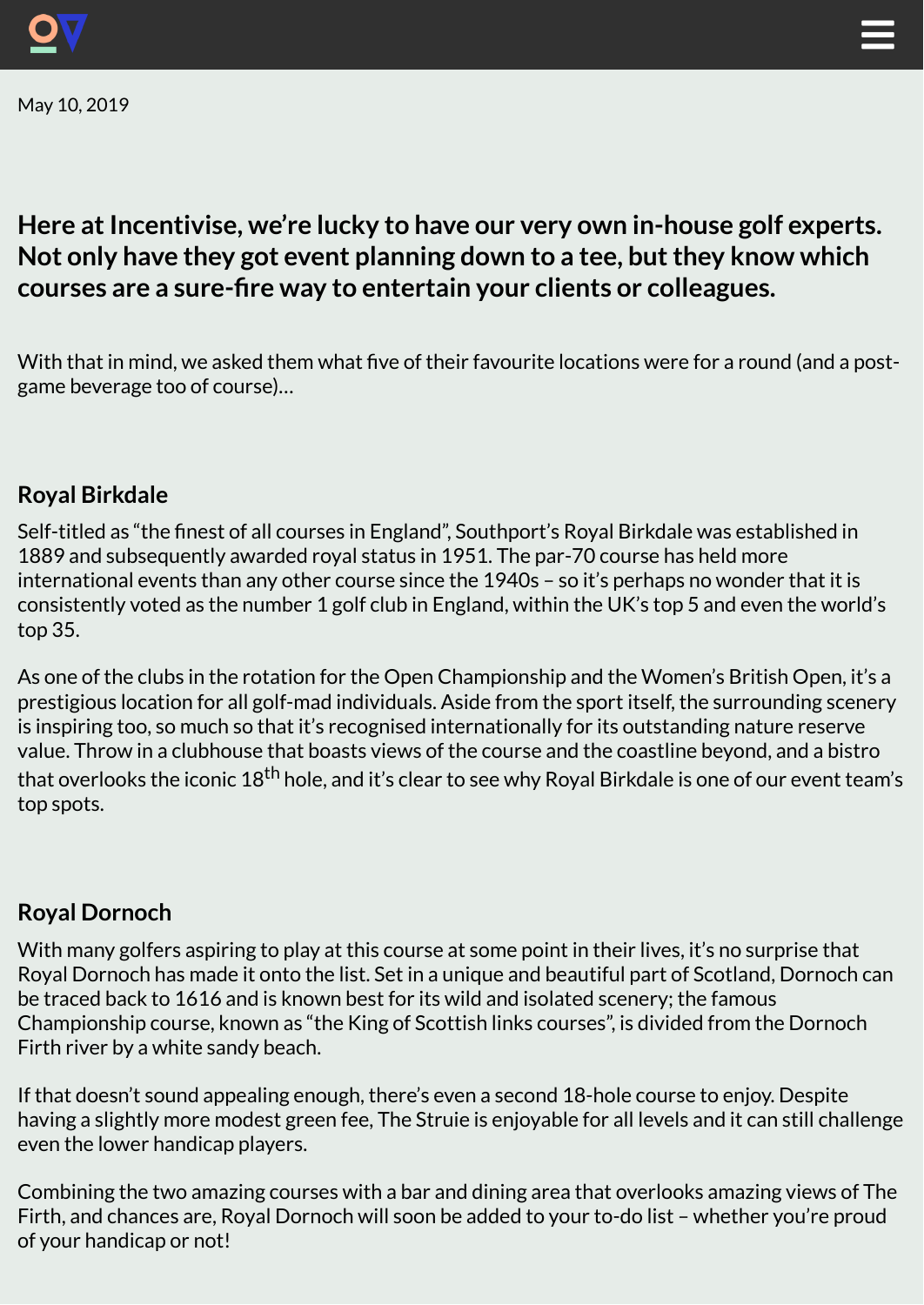



# **Sunningdale**

A club emblem of an oak tree hints at the picturesque nature of Berkshire's Sunningdale; as one of England's most aesthetically pleasing inland courses, it's easy to forget that it lies just 30 miles from the hustle and bustle of London.

A quintessentially English club, Sunningdale's first secretary was Harry Holt who went on to design internationally acclaimed courses around the world. Holt modified Sunningdale's 'Old Course' (originally created by Willie Park Junior in 1901) and joined forces with John Morrison to create the club's 'New Course'. Although both courses vary, they have come to be known as one of golf's most elegant duos. It's therefore clear to see why Sunningdale has hosted a number of significant amateur and professional competitions, and why the golfers here at Incentivise love a visit.

### **Gleneagles**

Celebrating its centenary in 2019, Gleneagles is frequently named the best golf resort in the world. With three phenomenal courses (The King's, The Queen's and The PGA Centenary Course) it has hosted numerous major tournaments, with the most notable being the 2014 Ryder Cup.

Gleneagles can be found just an hour from Edinburgh, nestled among the Perthshire countryside. This location makes for some inspiring scenery and a truly memorable experience for every golfer; there are green hills to the South and the peaks of the Trossachs and Ben Vorlich to the West. Combine this with luxury 5\* dining and accommodation, and it's fair to say that it's a winning location for any events team!

# **Royal Lytham St Anne's**

One of the premier links courses in the world, Lancashire's Royal Lytham St Anne's is also the most northerly of the English Championship link courses.

Opened for play in 1886 and remodelled by Harry Colt in 1919, the par-70 course is renowned for its 167 bunkers – a challenge that has been welcomed by numerous competitors, including those in 10 Open Championships and 2 Ryder Cups. Luckily though, all the hard work on the course is rewarded back at the club bar and dining area. There's even a panelled snooker room for guests to enjoy too.

# **Let's Get the Ball Rolling...**

Having delved a bit deeper into these 5 locations, it's fair to say that the UK boasts some amazing golf courses – and we're sure that your clients or customers would appreciate a visit to one (or more) of these. After all, sometimes all it takes to build relationships or to reward loyalty is to host a memorable day out, especially when a little bit of competition is thrown in for good measure!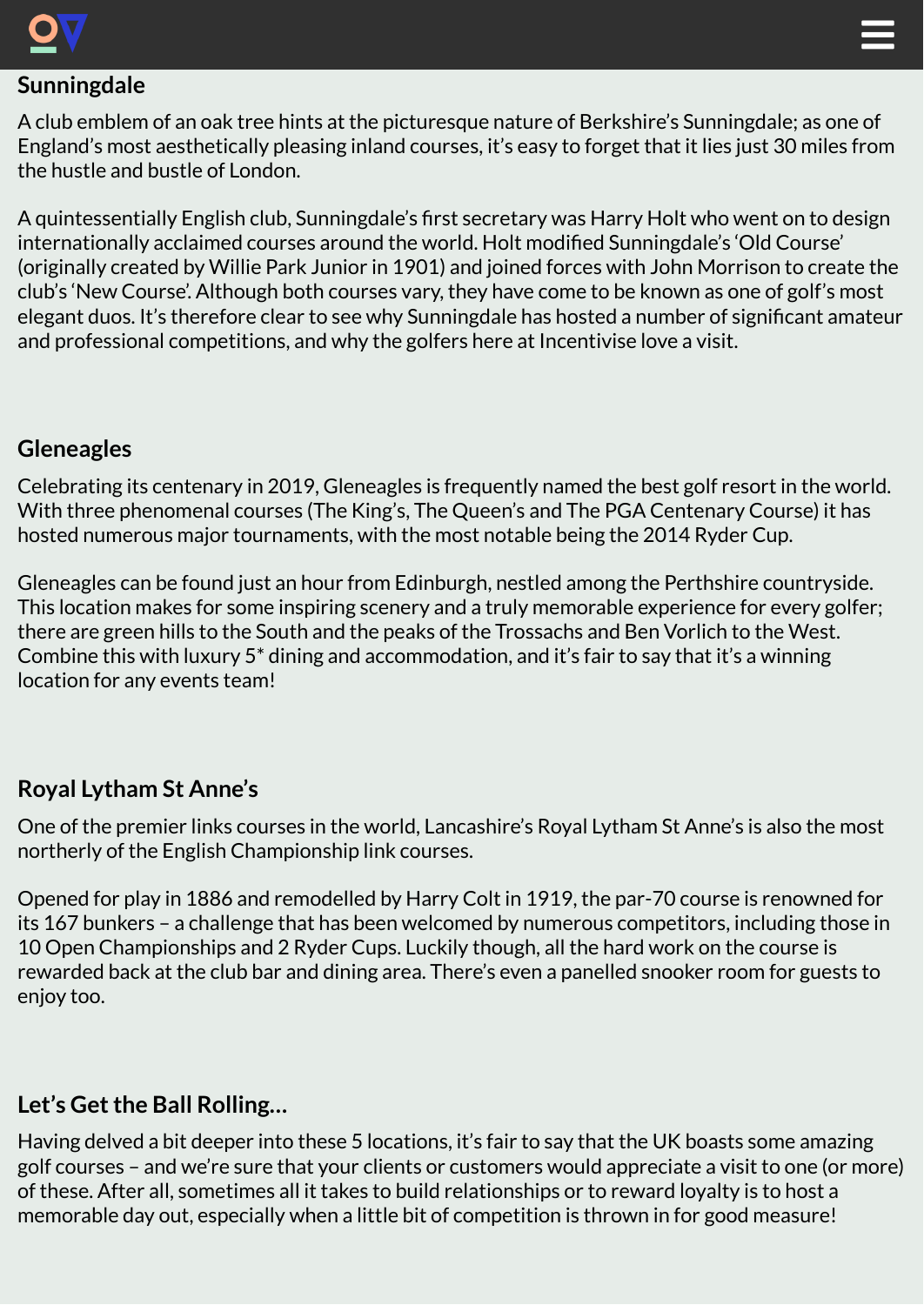





ALL [ARTICLES](https://incentivise.co.uk/our-thoughts)



#### **Incentivise**

Events, Golf & Travel

[Careers](https://incentivise.co.uk/contact/#join-us) · [Privacy](https://incentivise.co.uk/gdpr) Policy Copyright © 2020

#### **Office**

The Barns Limes Lane Higher Whitley WA4 4DU

#### **Let's chat**

[info@incentivise.co.uk](mailto:info@incentivise.co.uk) [01925](tel:01925 211 400) 211 400